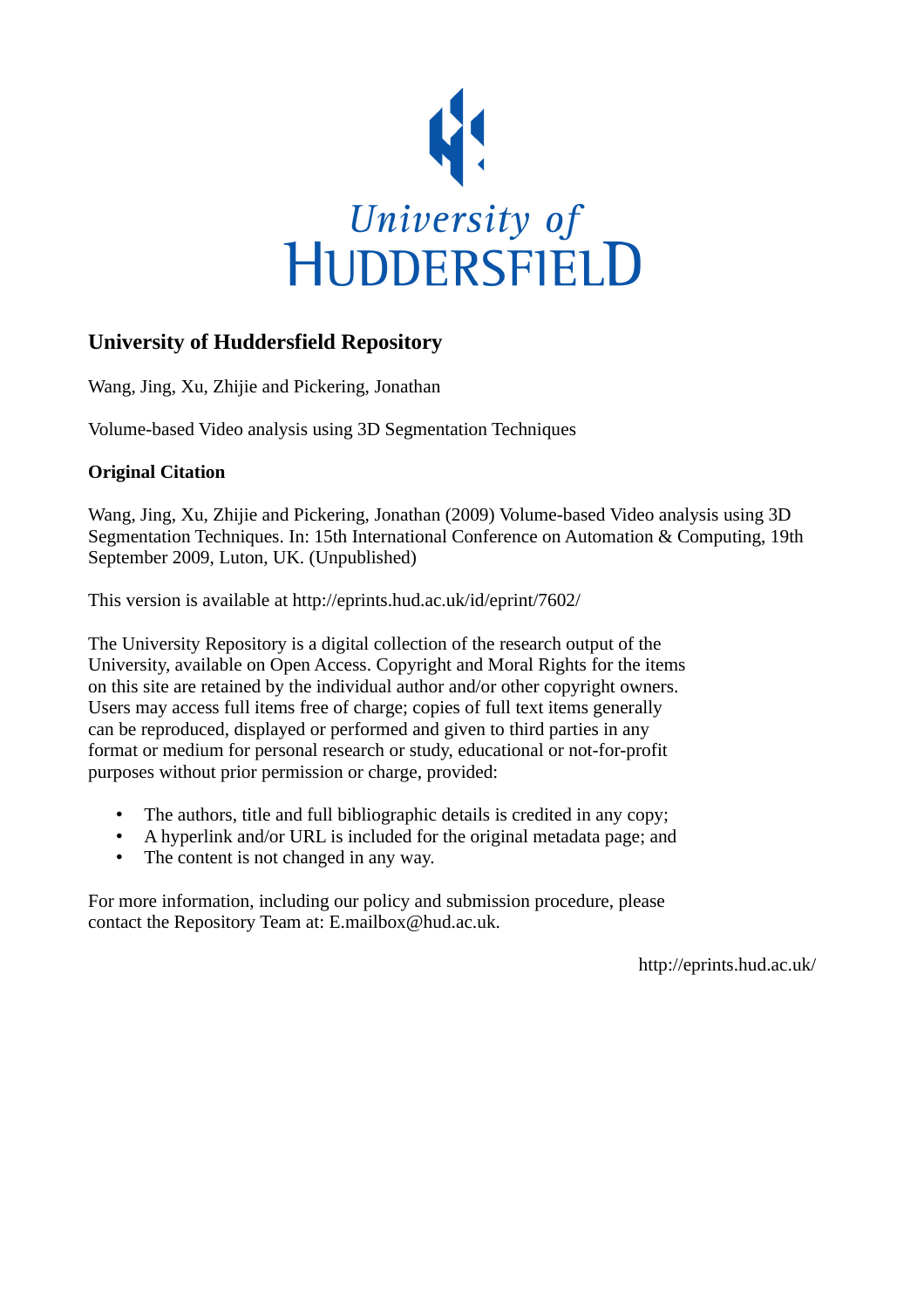# Volume-based Video analysis using 3D Segmentation Techniques

Jing Wang, Zhijie Xu, Jonathan Pickering Department of Informatics, School of Computing and Engineering University of Huddersfield Queensgate, Huddersfield HD1 3DH, United Kingdom [j.wang2@hud.ac.uk,](mailto:j.wang2@hud.ac.uk) [z.xu@hud.ac.uk,](mailto:z.xu@hud.ac.uk) j.h.pickering@hud.ac.uk.

*Abstract***— Video content understanding for surveillance and security applications such as smart CCTV cameras has become a research hotspot in the last decade. This paper presents applications of volume construction and volume-based cluster segmentation approaches to video event detection. It starts with a description of the translation between original video frames and 3D volume structures denoted by spatial and temporal features. It then highlights the volume array structure, a so called "pre-suspicion" mechanism. The focus of the work is on devising an effective and efficient voxel-based segmentation technique suitable to the volumetric nature of video events through deploying innovative 3D clustering methods. It is supported by the design and experiment on the 3D data compression techniques for accelerating the preprocessing of the original video data. An evaluation on the performance of the developed methods is presented at the end.**

*Keywords - spatio-temporal volume; video processing; volume feature extraction; segmentation* 

#### I. INTRODUCTION

Inherited from image processing techniques, traditional video event detection approaches puts more emphasis on spatial signal features through the frame-by-frame (FBF) processing methods [1]. However the FBF mechanism results in the loss of unabridged dynamic information contained in a video. This insufficiency leads high false positive rate during the event detection. Generally speaking, an event in a video can be defined by correlating the coordinates of a group of related pixels through a set of frames dispersed along the temporal axis. Unlike the features extracted from a static image, a video event can record dynamic "actions". More specifically, a video event is some "changes" occurred in a Euclidean space over a period of time elapsed. Both the recorded spatial and temporal signals can be either continuous or discrete. At the level of information systems, multiple events can contribute to the generation of "knowledge" that can be handled by machine intelligence or human intervention. For example, a video footage of a football match can contain many events such as tackling, jumping, and running.

The definition of video events introduced above has brought in the concept of time elapsed in video processing.

This research adopts the spatio-temporal volume (STV) data structure to represent spatial and temporal features from original video clips. As shown in Fig.1, the STV defines a 3D volume space in a 3D coordinate system denoted by x, y and t (time-dimension) axes. In a more natural point of view, it is composed of a stack of video frames formed by array of pixels in the time order. In this structure, individual frame is represented by the mappings of the x-y coordinates with the corresponding pixel values, while the dynamic information of the events is largely maintained through the navigation along the time axis. To integrate the spatial (coordinates) and temporal (time) information in a single data structure, each smallest element inside of the STV "box" is called a voxel, which holds the pixel and the time information together.

The STV data structure transforms video event detection approaches from a FBF mechanism to one of a 3D incorporate shape analyses. Useful events can be extracted directly from the volume by deploying appropriate feature matching approaches. This process mainly relies on image segmentation processes, which had been well developed by image processing community. As shown in Fig.2, a "waving hand" event can be extracted to form a STV model. It shows the feature segmentation operation that highlights the contour of the non-rigid human body changes and also denotes the original STV with two labels: interesting features and background.

If different video event can be abstracted and modeled as 3D template shapes, then the corresponding event detection tasks can be reduced into the jobs of recognizing the 3D shapes in any video volumes. In practice, a 3D template shape can sometime show an event in the form of the contour of a subject, but more often, a 3D shape is marked by a group of voxels that are not visually comprehensible, such as the trajectories of some discrete points which denote certain features.



Figure 1. STV strcture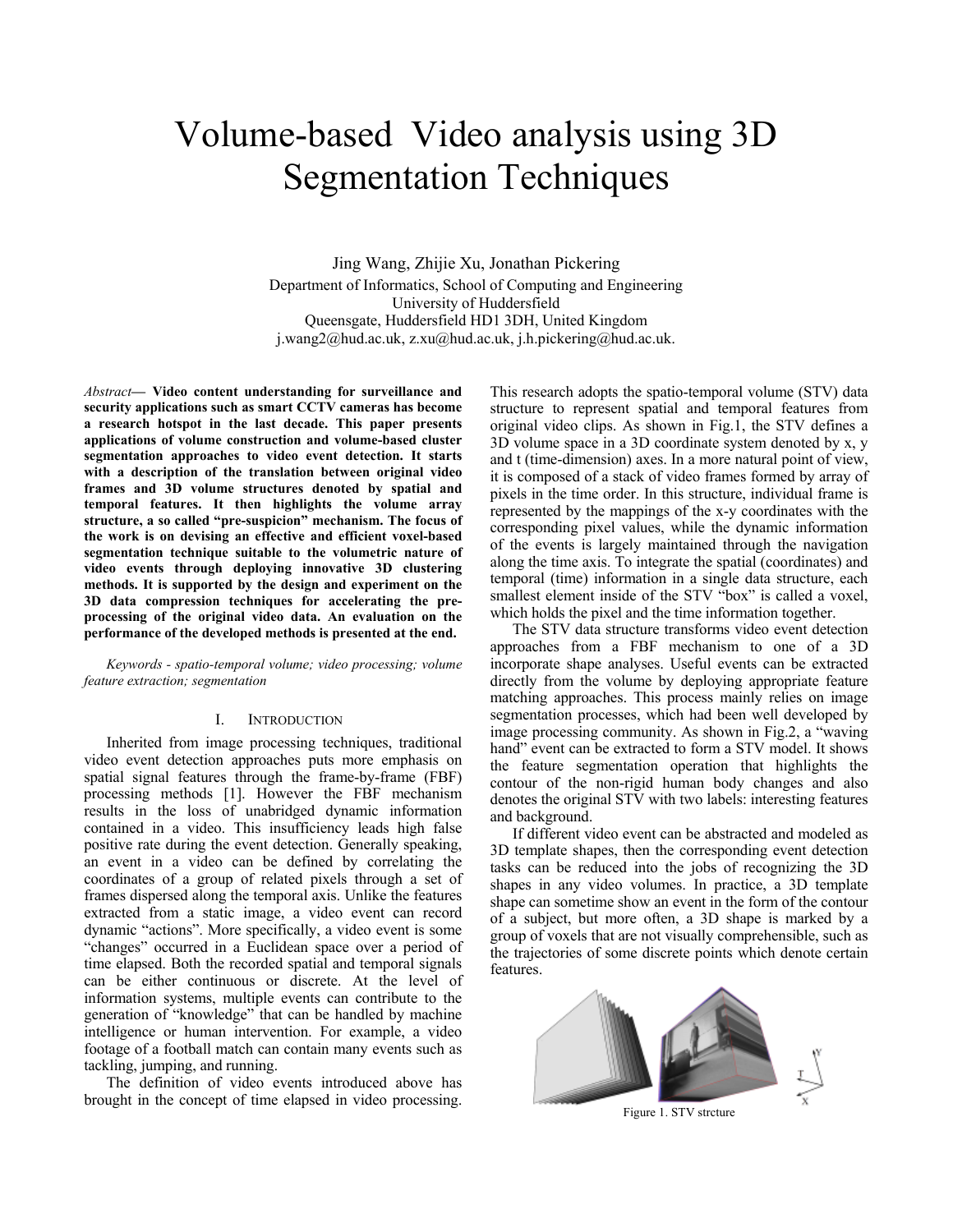

Figure 2. STV model of a waving hand

This project develops two technologies. The first one focuses on the volume event feature extraction, which forms the core of this paper. The second one solves feature analysis problems, which will be reported in a separate article. The paper is organized in the following order: Section 2 provides a brief review on the existing STV analysis techniques. Section 3 introduces the proposed STV shape modelling method based on the so called "STV-array" which segments the STV cube along the time axis; Section 4 highlights the related 3D voxel-based segmentation techniques devised in this research with some experimental results. The result is further analyzed and discussed in Section 5. Section 6 covers the conclusions and future works.

#### II. LITERATURE REVIEW

The volume data structure mentioned earlier emphasizes the temporal continuity in an input stream of a video data. The use of spatial-temporal volumes was first introduce in 1985 by Aldelson and Bergen [2], who build motion models based on "image intensity energy" and the impulse response to various filters. There are a number of widely deployed methods for analyzing the STV. One of them is through slicing a stack of two-dimensional temporal slices for dealing with a variety of problems. For examples, inferring feature depth information [3], generating dense displacement fields [4], camera calibration [5], motion categorization [6], tracking [7], ego-motion estimation [8]; as well as in many application system such as advanced navigation [9] and view synthesis systems [10].

For the particular application of event detection, the most popular 3D volume-based approaches are the so called shape-based methods. For example, all the human gestures can be modeled as non-rigid action templates for automated sign language interpretation. The success of this kind of shape-based analysis relies heavily on the quality of the segmentation process. If deployed successfully, the shapes or the contours of the shape will yield significant features which can be used for benchmarking or thresholding possible events occurred.

Comparing the aforementioned 2D slice-based process, the 3D-based approaches can reveal more hidden features if appropriate segmentation operation are applied. For instance, a volume can show a series human contour that accumulates the 3D shape of a human silhouette. Therefore, the aim of the volume shape-based human event detection is to evaluate the 3D STV with enriched shape information to facilitate the investigation of the types of event is occurred over the time span.

Shape-based methods generally employ a variety of techniques to characterize the shape of an event, for example, shape invariants [11, 12, 13]. To improving the computational efficiency and robustness of the extracted action variations, Lena [14] introduced a method to analysis 2D shapes to through integrating information introduced by human behaviors. This method applies the Poisson equation for extracting various shape properties that are utilized for shape representation and classification.

Bobick and Davis [15] have used the spatio-temporal volume for generating motion-history images, which was extended by Weinland et al. [16] for handling motion history volumes, which is more practical and flexible to implement. It is simple to operate on due to its time information has been regarded as an additional dimension from a 2D motion history image (the different intensity of the pixels means the different time sequence). In its data structure, the changes time over are reflected by the gradual pixels intensity changes. The direction and speed of the motion can then be easily represented in a single 2D image, where the optical flow-like motion vectors can be calculated from the gradient of the motion history image directly [17].

#### III. STV CONSTRUCTION AND STV ARRAY STRUCTURE

STV is a 3D volume data structure, which is widely used in medical visualizations, such as MRI scan [18]. This project has chosen the STV to define and detect events in videos. As a pre-processing step, it is necessary to change the original digital video format to the STV.

#### *A. Digital Video Conversion*

Conversional digital video is an aggregation of 2D frames in time order. Each frame shares the same size unless redefined, which can be expressed as:

$$
V = \{F_1, F_2, \dots, F_n\},\tag{1}
$$

where *V* denotes a specific video file and  $F_i(1,2,\ldots,n)$ denotes individual frames of the video, where the *n* indicates the total frame number of the video. Each frame is identical as in the image plane  $D \subset \mathbb{R}^2$ . A point  $p \in D$  is referred as a pixel. Considering the simpler case of gray scale for the image plane, each pixel can be represented as  $\mathbf{p} = (p_i, p_k)$  where *j* and *k* denote the coordinate values of the pixel in the 2D image plane. The function  $I = I(p)$ preserves the pixel value, in gray scale.

In contrast, the STV structure preserves the video information through the use of voxels, where

$$
\mathbf{v} \in \mathbf{R}^3, f(\mathbf{v}) \in \mathbf{R} \tag{2}
$$

The  $\mathbf{v} = ( v_x, v_y, v_z )$  indicates a voxel in 3D space. The

function *f* preserves the voxel value, in gray scale. This research stores the 3D matrix into a 1D array in the "frontleft-top" and "right-down-backwards" style, where the direct volume rendering (DVR) techniques are used for result visualization.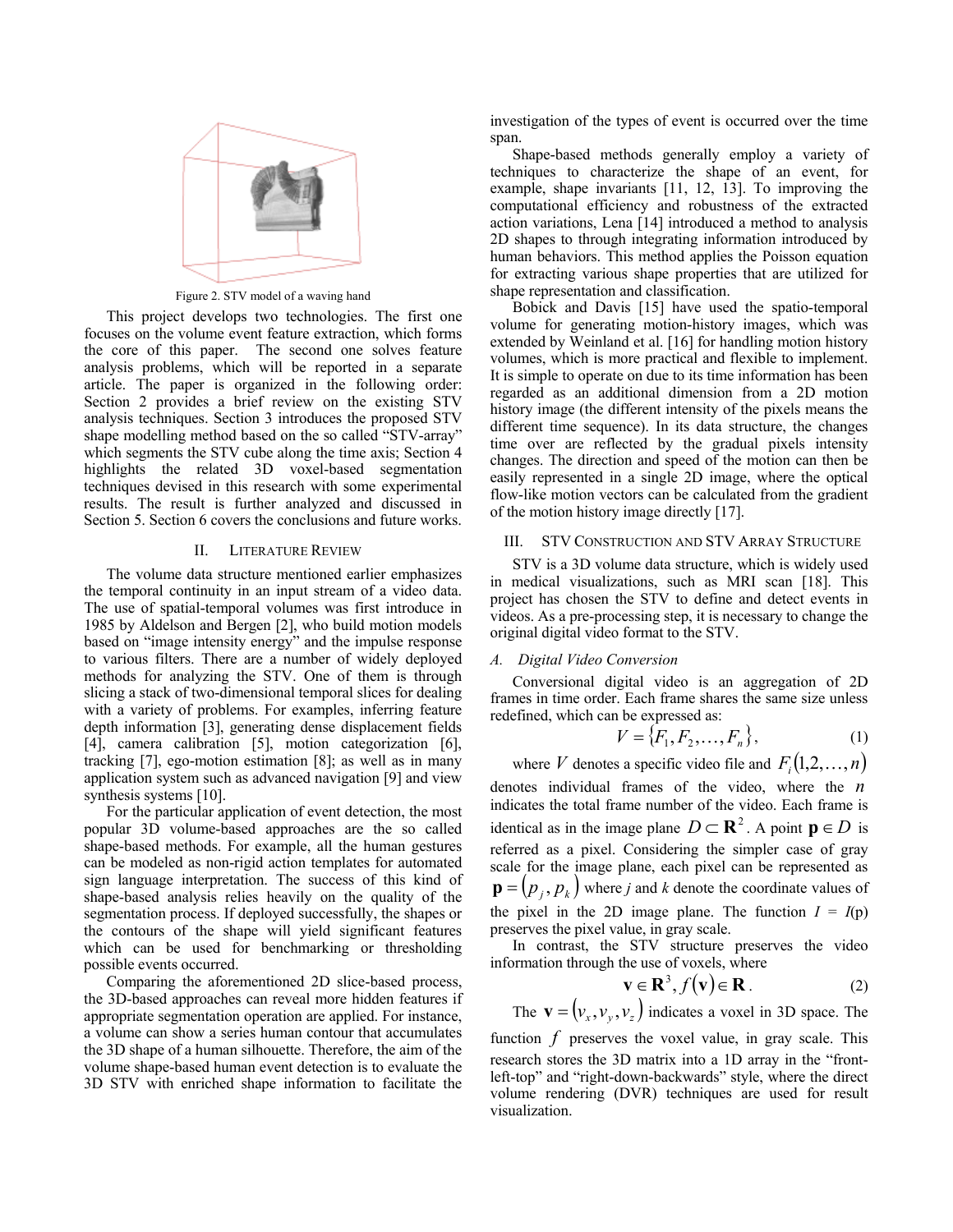#### *B. STV Array Structure for Efficient Voxel-based Processing*

Video data from real applications usually contains thousands of frames. It is both unnecessary and impossible to compose and analyze all the video events in a single enormous STV structure. A conceivable solution is the adoption of the STV array structure based on a preprocessing mechanism which decomposes the video into useful and useless "paragraphs". It constructs a series of sub-STVs by marking interesting features in each frame. This mechanism rebuilds a quantity of "pre-suspicion" STV data from original video footage and composes the STV sequence as an STV array.

Pre-processing steps can remove many frames which make little contribution for event analysis in the original video. As shown in Fig.3, the residual video clips are translated into "pre-suspicion" STV structures which have a high probability of containing events. Since the video footage contains many events, pre-suspicion adds to the number of STV, but reduce the complexity of analysis. Each STV in the array might only contain one event depending on the definition of it. The complexity of the follow up steps such as segmentation and pattern recognition can then be simplified. The FBF processing for the "pre-suspicion" STV also provides useful 2D features which can also be used in event detection.

#### *C. Video Volume Compression*

As explained in Section 3.1, original STV data catch the video frames one by one according to the temporal order and convert them into 2D slices to form a 3D stack. This process preserves every pixel in a video and transforms them into the 3D space as voxel. This process order can introduce significant size problem. For example, 5-second video clip at a frame rate of 30 with the resolution of 320 by 240 pixels will result at 33MB memory consumption at run time for just looking the data block before any further process.

To tackle this problem, a new feature-based volume structure has been developed in this research which consists of two main parts, the frame pre-processing and the volume compressor. The prior will filter the original frames and only keep the "useful" features in each frame, which means before the 3D volume is through applying various traditional image processing techniques such as optical flow [19] and the partner recognition approaches. This method removes the large still background pixels and separates the useful features according to specific application. This pre-processing step ensures a low level of entropy through constructing a feature-only STV volume.

Appropriate compressing technologies can further reduce the memory footprint. The latter part of the devised process applies an AVI compression filter to produce the final STV feature volume. Other popular compression techniques and file structures might be used for this purpose too, such as the MPEG. Applied on the case addressed earlier in this section, the 5-seconds video clip at a 30 fps and in resolution of 320 by 240 will only 130KB in the memory if stored as an AVI file in the DVIX code.



Figure 3. Pre-suspicion STV array mechanism

#### IV. VOXEL-BASED FEATURE SEGMENTATION BY **CLUSTERING**

The segmentation process divides a volume into constituent sub-regions. The level to which the subdivision is carried out depends on the problem being solved, which means the segmentation process should stop when the regions of interest in an application have been isolated.

The STV segmentation methods devised in this research so far are mainly based on extending the 2D image segmentation techniques into 3-Domain. In the 3D environment, the volume segmentation process is similar to sculpturing in which unnecessary parts of a raw block are removed from the bulk. For a STV "cube", the "things" to be removed can be defined by various features such as colour, density, edge and texture [20]. As shown in the Fig.2, this volume of waving event has been segmented by isolating the active contour. After volume segmentation, a representing 3D feature volume in the feature space can be built for further event recognition task. In this research, the clustering approaches are employed due to their efficiency and robustness.

Since the clustering methods in general intend to sort the studied elements by the pre-defined spectrums, in terms of volume studies, voxels sharing similar signatures. The volume segmentation process can benefit from 2D-based methods such as K-Mean and Mean-Shift clustering approaches without changes on the foundational mathematic model. The only difference form the pixel-based operations is the extra dimension in the 3D feature space.

Taking the Mean-Shift (MS) clustering algorithm as an example, the original MS method was presented by Fukunaga and Hostetler [21] as a nonparametric method to estimate a Probability Density Function (PDF) using the socalled Parzen window density estimator [22]. Using a similar notation as explained in [23], the MS technique can be described as follows: given *n* data points  $\mathbf{x}_i$ ,  $i=1,\dots,n$  in the ddimensional feature space, the multivariate kernel density estimator with kernel  $K_H(x)$  computed at the point **x** is given by

$$
f(\mathbf{x}) = \frac{1}{n} \sum_{i=1}^{n} K_H(\mathbf{x} - \mathbf{x}_i),
$$
 (3)

Comaniciu et al. [23] discussed that for the mean shift vector  $m_{h,G}$  (**x**) the following condition holds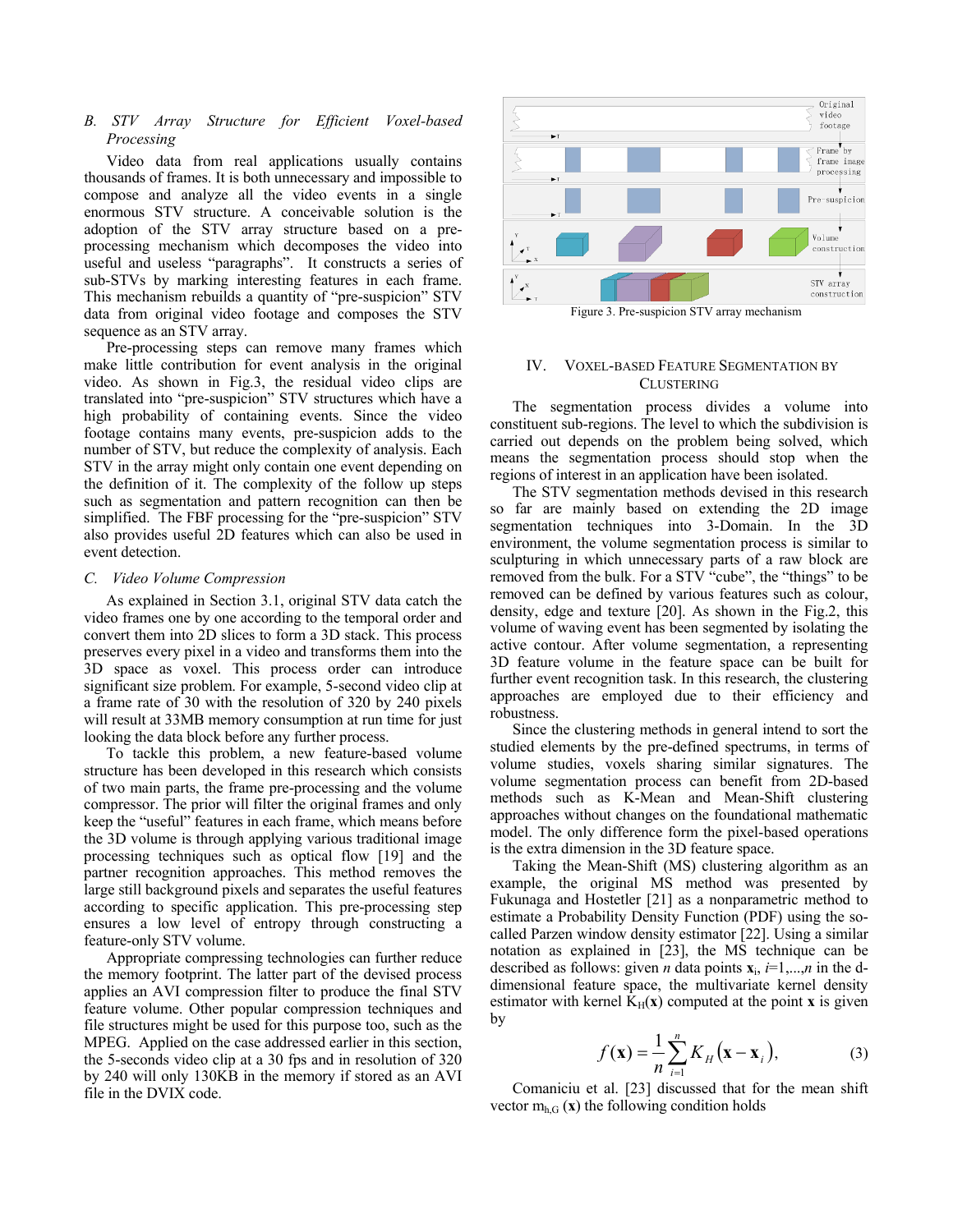$$
m_{h,G}(\mathbf{x}) = \frac{h^2 c}{2} \frac{\nabla f_{h,K}(\mathbf{x})}{f_{h,G}(\mathbf{x})},
$$
(4)

where *K* and *G* are kernels with respective profiles *k* and *g*. where *h* is the bandwidth of the kernel used, and *c* is the normalization constant. These profiles are related by the condition

$$
g(\mathbf{x}) = -k'(\mathbf{x}),\tag{5}
$$

where  $k'$  is the derivative of the profile  $k$ . (4) indicates that the mean shift vector is aligned with the local gradient estimate, hence it can be used to detect the local maxima of this distribution [24]. The main difference between MS and other nonlinear clustering methods is how the information in the spatial and range domains is treated to obtain the filtered image. Basically, MS can be seen as an adaptive gradient ascendant method.

For 2D image processing, it is usually referred to the space coordinates and the colour value of the 2D pixels in the feature space. Consequently, the feature space generated is a 5D space  $(x, y, r, g, b)$ , in which  $(x, y)$  denotes the space coordinates and (r,g,b) the colour of the pixel. These five elements represent a single point  $\mathbf{x}_i$  in the feature space. After all pixels are mapped, the multivariate kernel density estimator developed by Duda and Hart [22] can be deployed for the MS arithmetic.

In the case of STV, this analytical mechanism can still be applied, but the pixel will be replaced by voxel as studied element. The feature space will become a 6D space define as  $(x, y, t, r, g, b)$ , where  $(x, y, t)$  denotes the space coordinates and (r,g,b) the color of voxels. The identical multivariate kernel density estimation can then follow suit.

#### V. EXPERIMENTS RESULT

To assess the devised STV feature model and the corresponding segmentation by clustering approach, a set of experiments have been designed and carried out. The software tools and APIs used in those experiments include, MATLAB, LabVIEW, OpenCV, OpenQVis and the system prototype is implemented in VC++ on a AMD Athlon 2.62GHz GPU with 2G RAM.

#### *A. STV Array Structure*

A short video clip was captured using NI 1411 image acquisition card connected to a colour CCTV, with a frame rate at 10 fps and a frame size of 640 by 480. This experiment defines the pre-suspicion mechanism was as only interested in moving objects in the video and then composes STV shapes by assembling moving contours. As mentioned in Section 3, these steps must be finished before each STV cube is established. The output should contain a series of STV arrays and each small STV element should contain only one event with the non-rigid moving contour. Fig.4 shows this algorithm in a state transition diagram. In this algorithm, the moving object is abstracted directly through removing the static background. This background was identified by the "median background" technique [25] and was calculated by capturing 100 frames with 100ms alternation.



Figure 4. Pre-suspicion algorithm

Following the "capture one frame", a FBF image processing was used to find the canny edge [26] for the contour in the absolute differences image. The high and lowthreshold is 70% and 30% of the maximum pixel value. The size of the Gaussian smoothing filter was 9 by 9, the result of which is shown in the Fig.5.



Figure 5. Result of STV array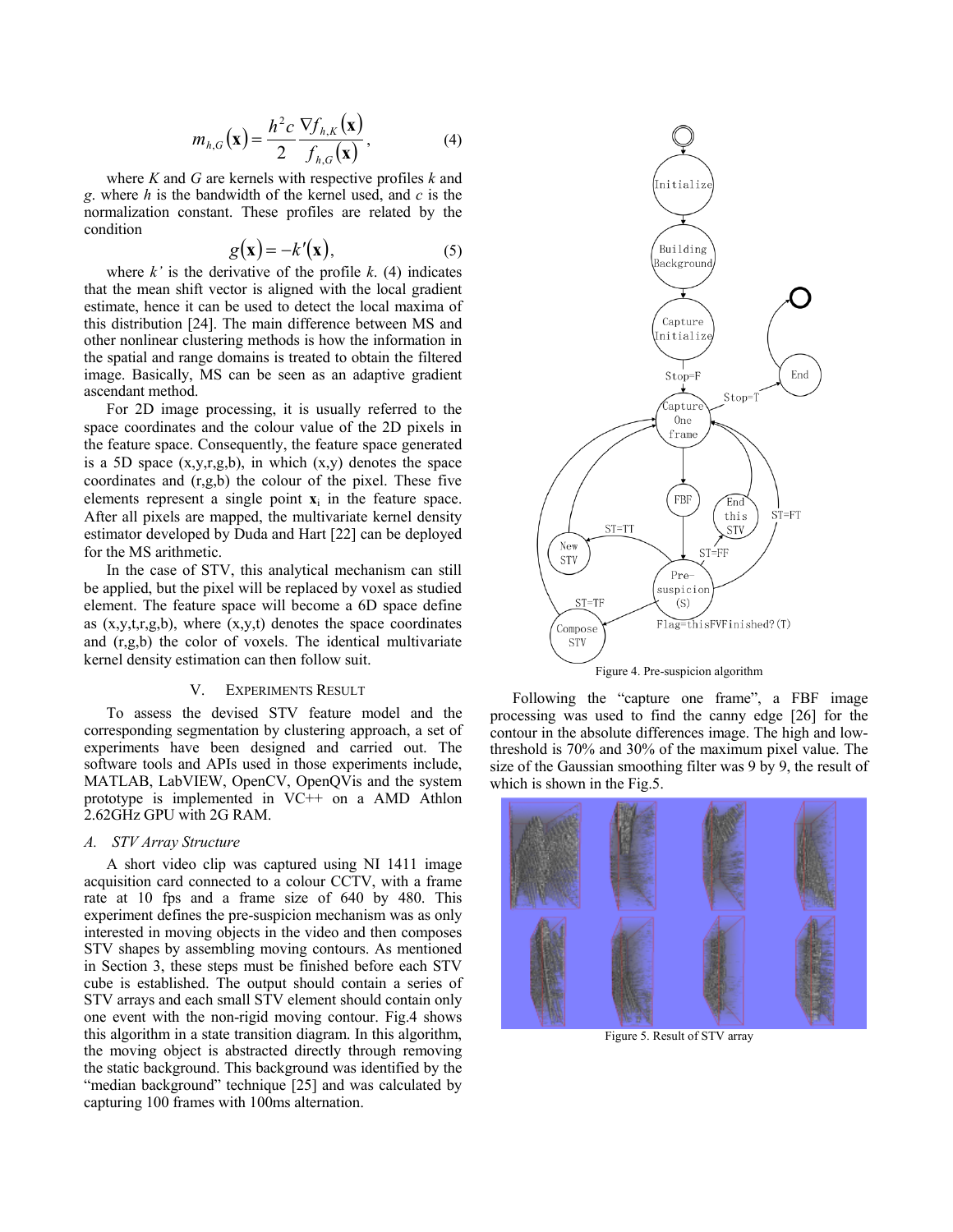

Figure 6. Original STV contains different events



Figure 7. 3D K-Mean Segmentation result



Figure 8. Time consumption of voxel-based K-Mean segmentation

Another important features in this algorithm is the logic flags which control the state transition and are marked as "Pre-suspicion?" and "Is this STV finished?" in Fig.4. After evaluating whether the current frame contains moving contours in the "Pre-suspicion" phase, different process combinations of these flags will lead to different transition directions.

#### *B. Voxel-based Segmentation*

This research had initially focused on evaluating the K-Mean and MS clustering operations on the STV segmentation. Three STV volumes were constructed for this purpose. As shown in Fig.6, They are "Waving one hand", "Waving both hands" and "Walking" events.

The K-Mean method adopted in this experiment is based on the intensity of the gray-level for each voxel. The approach is an upgrade from the 2D-based pixel operation since the only difference is the extra dimension introduced by the voxel which can be readily handled by the vector expression of many classic clustering algorithms. The result is illustrated in Fig.7. The time consumption of the operation is shown in Fig.8. It is clear that even for the relative simple operations such as K-Mean to be applied on the 3D volume space, the average time consumption is substantial. Some anticipate solutions for alleviating this problem will be discussed in the final section of this paper.



Figure 9 Voxel-based MS operation

The Mean Shift (MS) clustering technique was also experiment in this project. As discussed in Section 4, the voxel-based MS will extend the feature space from 5D to 6D. The MS algorithm developed in this experiment is based on Dorin Comaniciu and Peter Meer`s work [23]. The result is shown in Fig.9.A, 9.B and 9.C (with both the  $H_r$  and  $H_s$  set at 32) representing the waving one hand, waning both hands and walking events, respectively. The overall time consumption is over 300 seconds.

#### VI. CONCLUSION AND FUTURE WORKS

The main research aim of this project is to realize video volume-based event detection and to investigate the relevant key techniques, which have led the design and development of a general framework of the study. The investigation can be divided into two main phases: 3D segmentation and 3D template mapping. The work report in this paper has focused on the prior, in which the main contribution is a clear guideline for extracting 3D features from the volumetric data structure.

This project has introduced the STV structure for handling video contents and the construction of a presuspicion STV array to introduce an efficient way to analyze the STV event shapes. With various 2D data processing techniques such as the K-Means and MS, various clustering segmentation approaches have being successfully transformed into 3D volume space. The key task in the future is to devise template mapping techniques which can be applied to the STV feature volumes for event identification in large digital video repositories.

As evident in the experiments detailed in Section 5.2, the complex volume data structure has introduced substantial time-consumption when processing the STV. It is well known that the K-Mean method is an efficient segmentation technique in 2D image processing. However, when applied into 3D domain, the performance deteriorated rapidly. For the more complex operation, such as the Mean-Shift, which contains many iterative steps, the run time of the algorithmic becomes even more intolerable. One of the potential